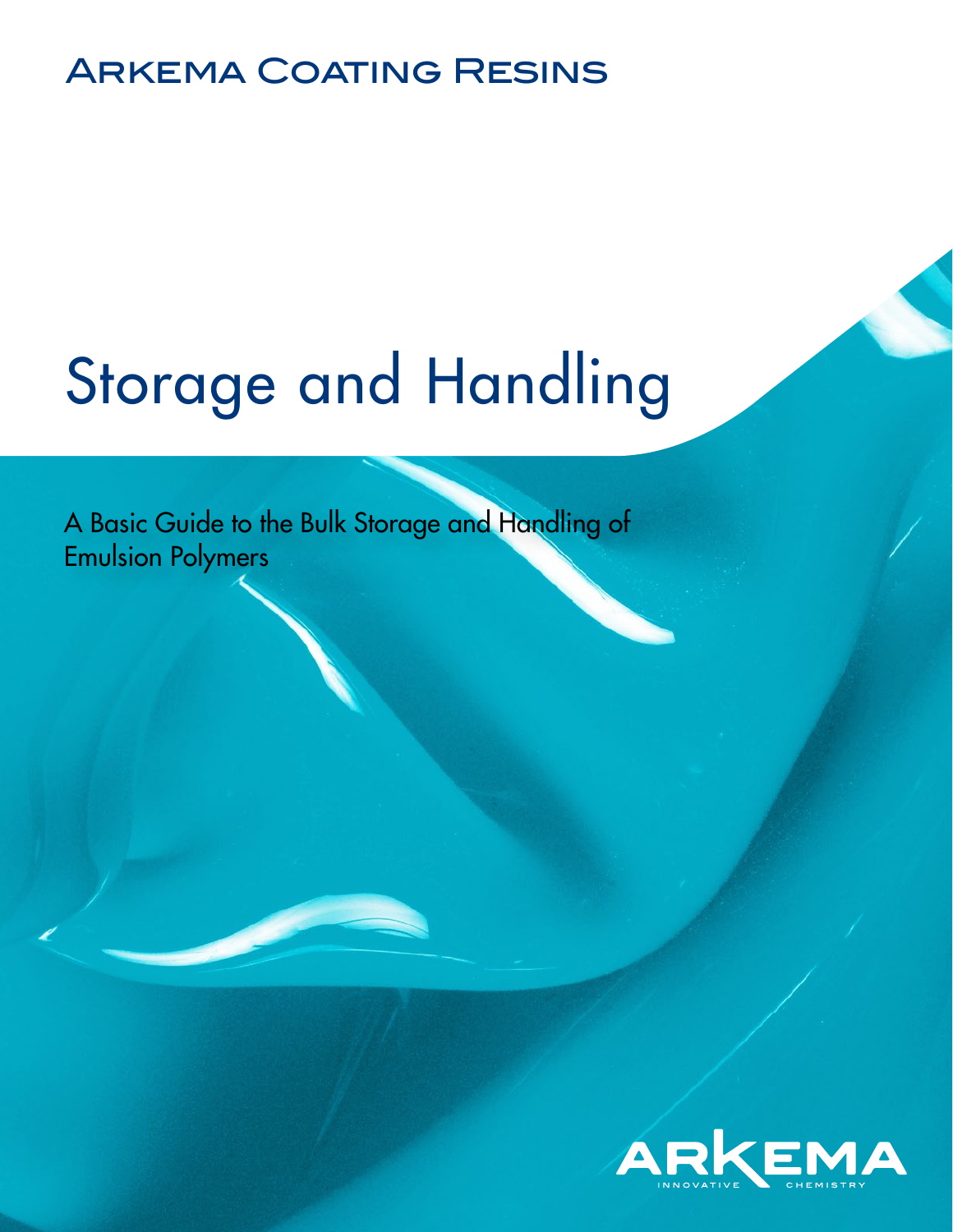## **STORAGE AND HANDLING OF ARKEMA COATING RESINS PRODUCTS - A BASIC GUIDE**

#### **Contents**

| Environmental, Health and Safety Considerations 13 |
|----------------------------------------------------|

Note: While reasonable efforts will be made to assist customers in establishing appropriate storage and handling facilities for Arkema Coating Resins products, Arkema is not responsible for procedures and equipment not under its control. Responsibility for such procedures and equipment is that of the customer-user and/or equipment manufacturer.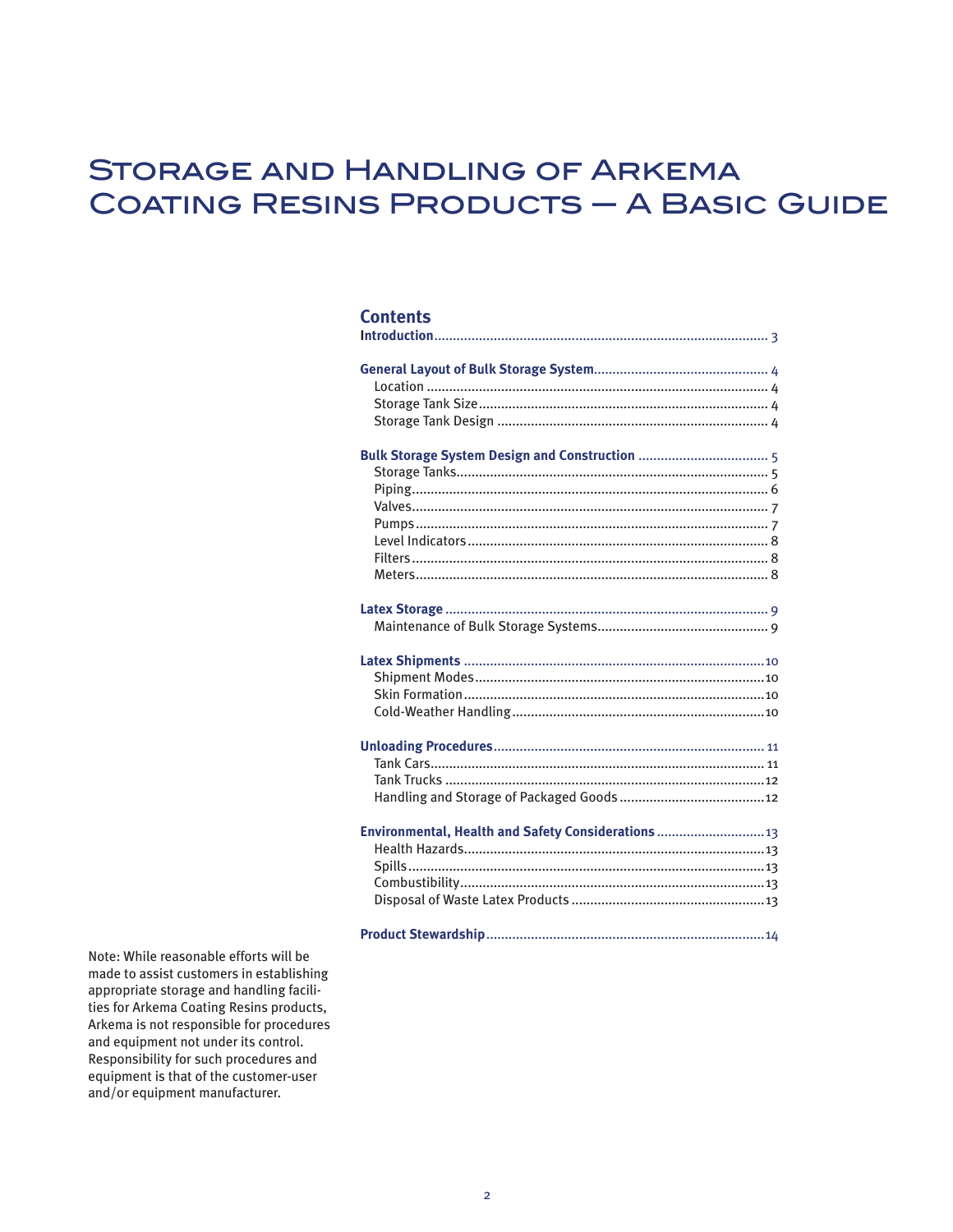### **INTRODUCTION**

An important goal of Arkema Coating Resins is to ensure that our customers are aware of the appropriate and safe handling practices for our latex products. The information in this brochure is intended to provide general handling guidelines for our waterborne emulsion products. Customers are encouraged to contact Arkema Coating Resins directly with any specific questions or concerns related to receiving, transferring, storing and handling of our products that are not addressed in this document. Customers using larger volumes of latex may find it advantageous and more economical to handle and store Arkema Coating Resins products in bulk quantities.

Arkema Coating Resins products are stable aqueous emulsions which are easily transferred from a tank car or tank truck unloading station into storage tanks. A simple system of pumps and pipelines can accomplish this, and also can make the latexes readily available at suitable manufacturing or compounding facilities on any floor or at other suitable locations in the plant.

When bulk storage facilities are installed, handling operations are simplified. Drum handling and storage, lift truck operation, and elevator service are unnecessary. Costs may be lower because of the bulk price advantage and because of reduced overhead of handling and storage. The sum of these advantages can repay the initial expense of installing bulk storage and handling facilities in a manufacturing plant.

Much of the information contained in this guide is based on years of experience in bulk storage and handling of latexes in our manufacturing plants. Most of the equipment or materials listed are the same as those used in Arkema plants; however, references to types of material and equipment should not be considered as specific recommendations or manufacturer endorsements. All information contained in this guide should be used in conjunction with the equipment manufacturers' guidelines and recommendations.

The information contained in this guide is relevant to most latex products presently supplied by Arkema Coating Resins including: vinyl acrylic, 100% acrylic, styrene acrylic, modified acrylic, vinyl acetate ethylene, styrene-butadiene and vinyl acetate homopolymer latexes.

Bulk handling, storage conditions, reactivity with metals, etc, may vary with each latex. To achieve maximum operating efficiency, supplemental details for each particular type of latex are available to customers using that latex, as well as Safety Data Sheets (SDS)<sup>1</sup>, product specifications, and technical data sheets (TDS). Please contact the Arkema Coating Resins Response Line using the telephone number listed on the back cover.



<sup>1</sup> Also referred to as "Material Safety Data Sheets" or "MSDS."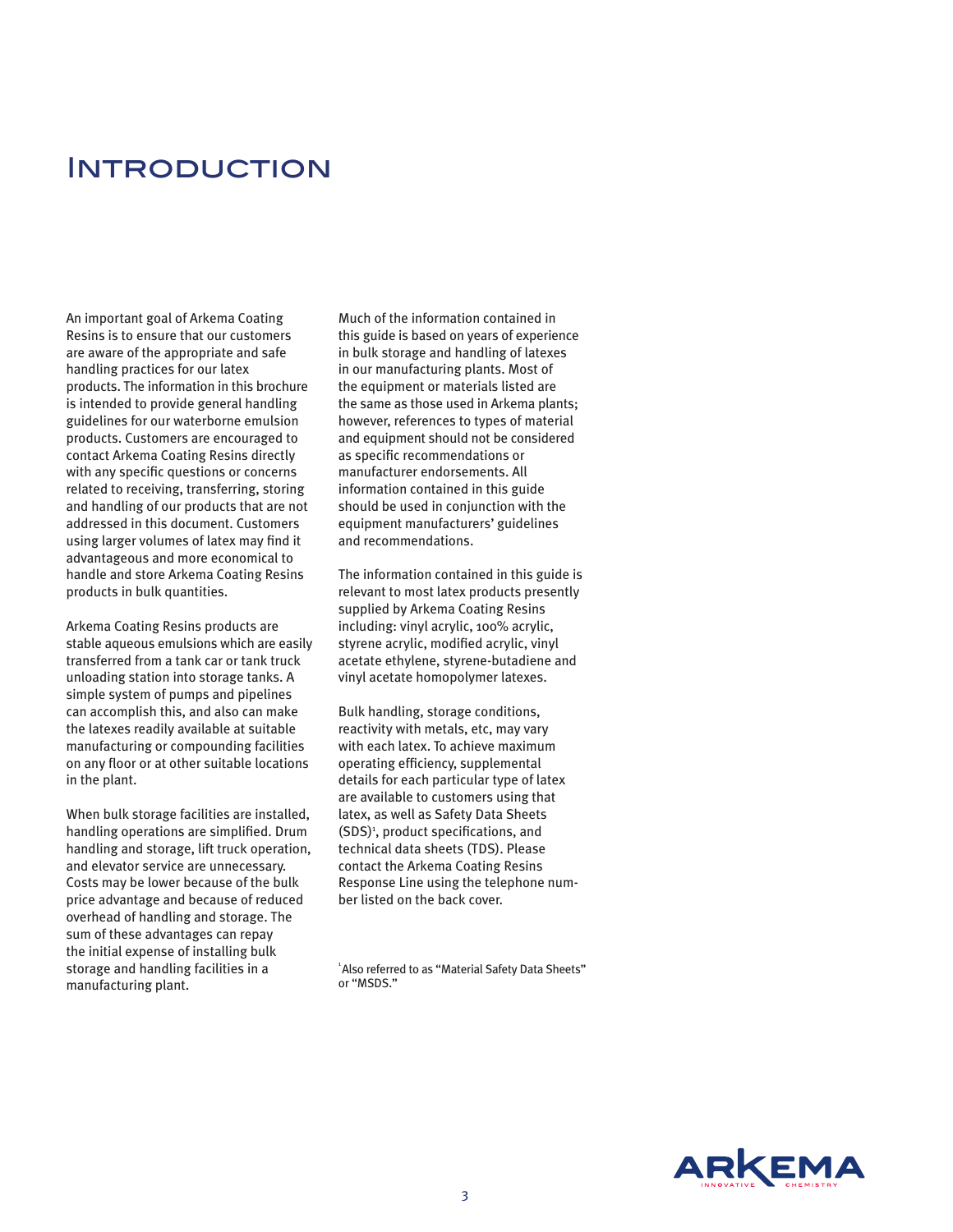## General Layout of Bulk Storage System

A schematic diagram for the bulk transfer and storage of latex is shown in Figure 1. The latex is unloaded through the flexible hose connected to the tank car or tank truck and passes through the pump and into the storage tank through the side inlet pipe. It is drawn from the tank through a bottom outlet, passing through a filter, pump, and pipelines to the point of use in the plant. Water must be available at the unloading station for cleaning out the carrier after emptying, as well as for flushing out the hose and pipelines used in unloading.

#### **Location**

Latex storage tanks may be located at any convenient point in the plant, but preferably close to the tank car or tank truck unloading station. Close proximity limits head pressure on the pump and hoses during off loading.

Latex may be transferred in the plant by gravity flow, pump or by air pressure. Avoid agitation and consequent foaming over of the latex in the receiving tank. Also avoid any pressures that might rupture the pipelines or tanks.

#### **Storage Tank Size**

The capacity and number of storage tanks depend primarily on the volume of latex used. Sufficient capacity should be planned to allow normal withdrawals while awaiting arrival of new bulk shipments. Having two storage tanks is preferable, since this permits periodic cleaning without production interruption.

The 13-foot (4-meter) diameter (I.D.) by 26-foot (8-meter) high tank shown in Figure 2, page 5, has a useable capacity of 25,000 gallons (95,000 liters) and thus accommodates deliveries up to 20,000-gallon (76,000-liter) tank cars, including a minimum stock inventory. Storage tanks of this size can be supplied by rail, which may be a convenient and economic advantage.



#### **Storage Tank Design**

During storage, a skin layer usually forms on the surface of the latex exposed to air and acts as a floating cover that rises and falls with the level of the latex. The speed and amount of skin formation are more dependent on the individual latex than on the type of storage tank employed. Humidification or gas blanketing of the air space above the latex will minimize skin formation but is not required. Also, periodic circulation with jet-mixing has been found to minimize this floating layer as well as the skin formation on the walls.

A vertical cylindrical tank exposes a minimum of latex surface area to the air,

reducing the skin layer. Also, a cylindrical tank is easier to coat with a protective lining and requires only minimum reinforcing across the top dependent upon design.

Horizontal, cylindrical or rectangular storage tanks may also be used in plants that have storage area limitations. In a horizontal cylindrical tank, latex surface skin build up may be thicker, and this may interfere with bulk storage operations. In addition, a rectangular storage tank may require reinforcement of both sides and ends to prevent bulging.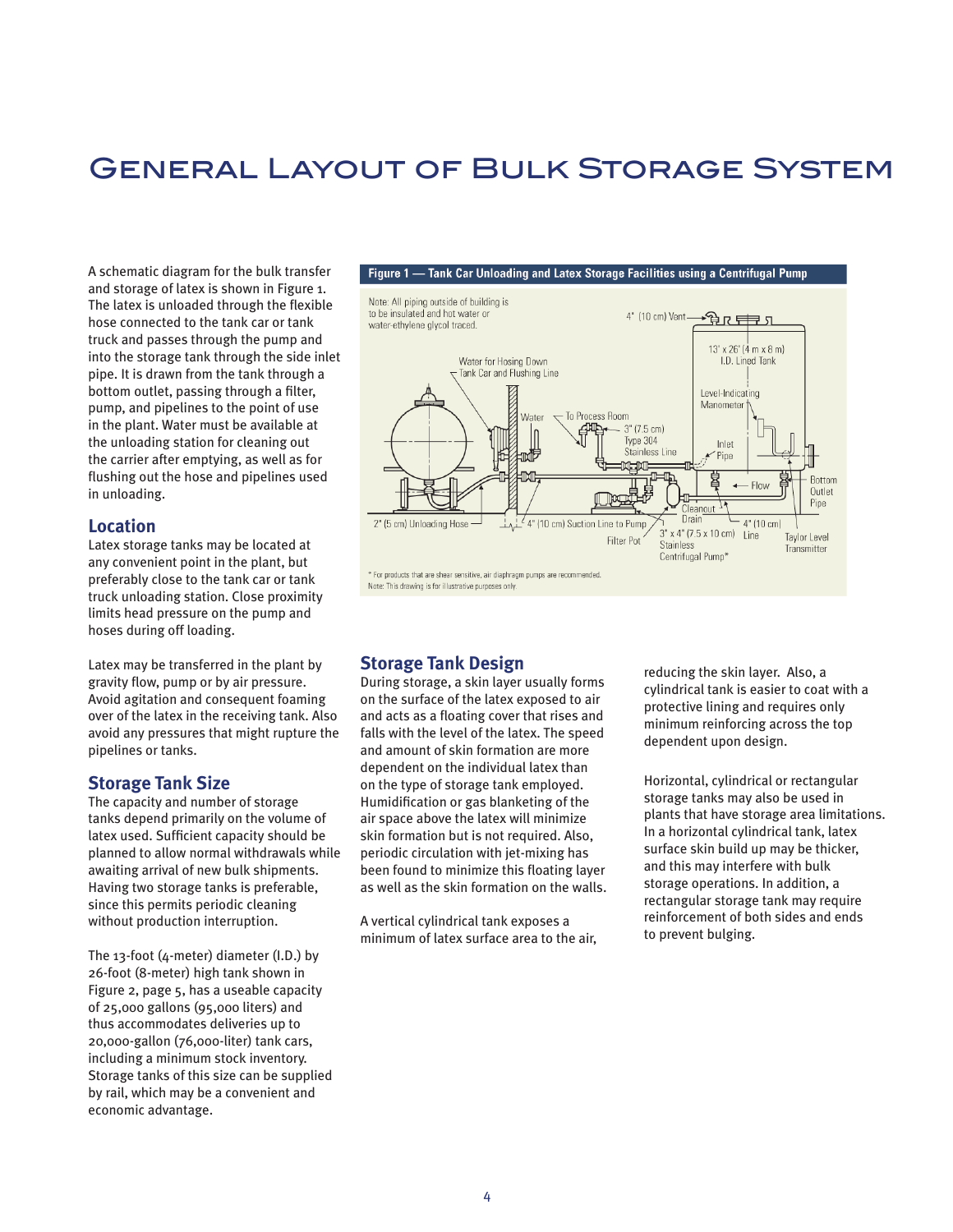## Bulk Storage System Design and **CONSTRUCTION**

#### **Storage Tanks**

Storage tank construction details are shown in Figure 2. The tank has a large cleanout manhole at the bottom and an inspection manhole at the top. A  $\Delta$ -inch (10-cm) inlet neck is provided in the side near the bottom of the tank with a 45 degree elbow inside to direct the flow of latex up and away from the  $4$ -inch (10-cm) outlet located in the bottom of the tank. This helps in uniform mixing of the latex when new material is added to the storage tank. It also is a means for recirculation and mixing if the latex requires agitation after being unused for an extended period. Extension of the angled nozzle further into the tank can significantly improve mixing. For high viscosity or high solids latexes, installation of a mixer should be considered.

The tank in the diagram has a flatplate top that usually requires reinforcing. A bumped head can be used without reinforcing. The top of the tank is vented with a 4-inch (10-cm) pipe, permitting air movement during loading, unloading, or latex expansion or contraction.

#### *Materials of Construction*

Latex storage tanks may be fabricated from a variety of materials, including stainless steel, resin lined steel or glass fiber-reinforced polyester. Stainless steel tanks are recommended since they provide advantages of permanency and inertness to most chemicals. Also, stainless steel tanks may be cleaned without risk of damaging coatings or lining systems (needed in carbon steel tanks).



The most widely used type is the resin-lined steel tank. It is commonly fabricated from 3/8-inch (1-cm) steel plate with all-welded construction and is then lined with a baked phenolic, polyester/ glass fiber, epoxy or epoxy/glass fiber system.

Room-temperature-cured epoxy and phenolic linings are commonly used since they can be field applied and repaired.

These linings include: Plasite® 7122, and Phenoline® 373 (Carboline International Corp.). Be careful not to damage the lining when cleaning lined storage tanks.

Glass fiber-reinforced plastic tanks are satisfactory for latex storage if they are properly designed and correctly installed. The inert surface is generally resistant to contamination or chemical attack.

#### *Temperature Protection*

Latexes must be protected against freezing and against extended exposure to temperatures above 100°F (37°C). The desired storage temperature is 40-90°F (4-32°C). Storing latexes in indoor tanks is preferred due to reduced temperature cycling. Indoor tanks can be protected using typical building heating and cooling systems.

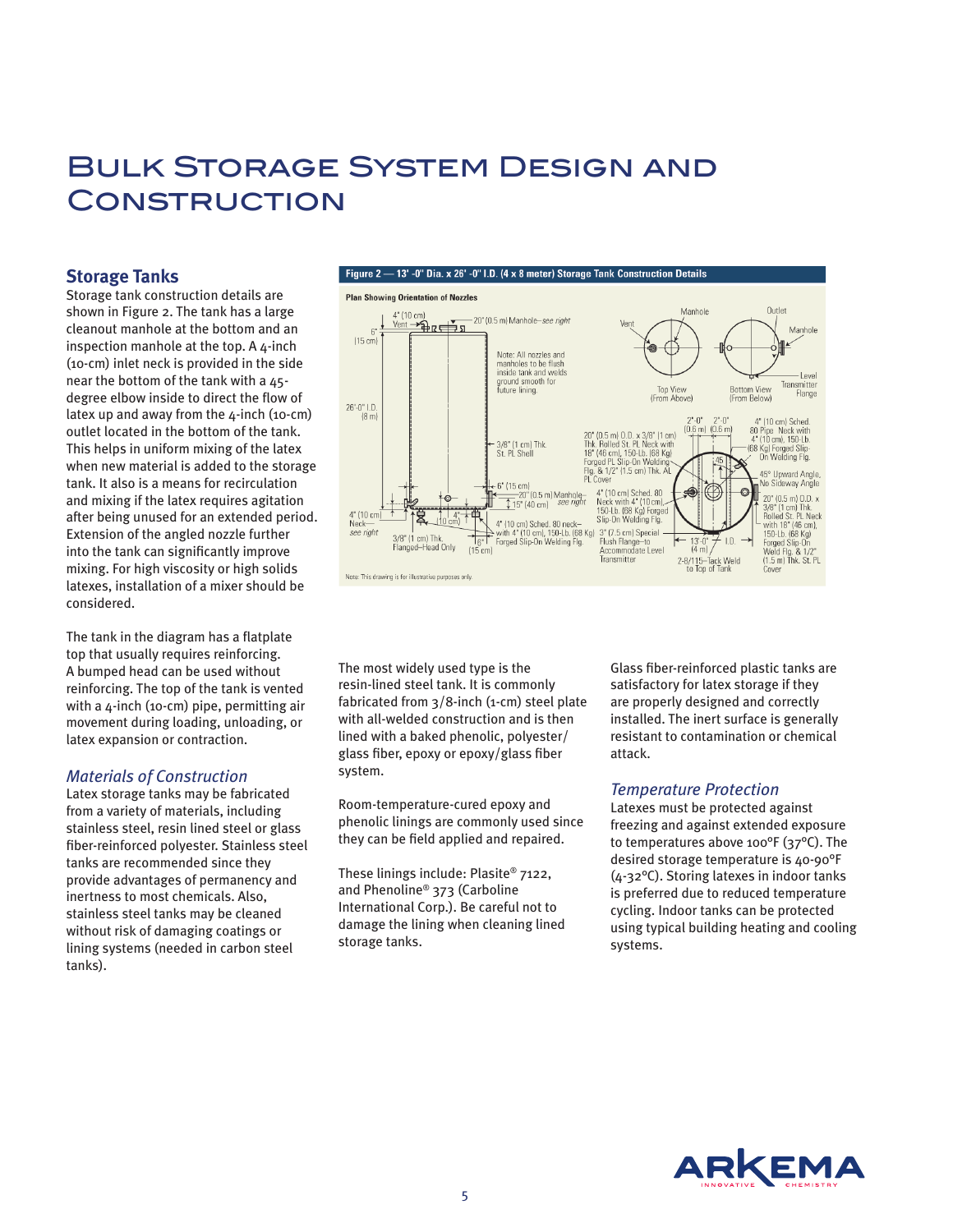Outdoor tanks can be insulated with  $1<sup>1</sup>/2$  inches (15 cm) of TRYMER<sup>®</sup> (Illinois Tool Works) a polyisocyanurate material or its equivalent and should be covered with sheet metal to protect the insulation from weathering. Stainless steel pencil coils, fed by a hot water or water-glycol circulating system, may be located at the bottom of the tank to keep the latex from freezing. This, in turn, requires a constant-temperature liquid reservoir and circulating pump located near the storage tank. An alternative is radiant heat in the cement pad or foundation. Steam heated coils should NOT be used because of possible localized overheating, causing latex coagulation on the coils and a resultant drop in heat transfer.

Heating is unnecessary in areas where freezing is not a problem. Outdoor tanks should be coated with reflective white paint to avoid extreme heating by strong sunlight.

#### **Piping**

Cross contamination of latex products should be avoided. Latex performance can be affected by cross contamination with other products or raw materials. Separate offloading and piping systems for each product used will eliminate the potential for cross contamination. Some latexes will interact with one another, causing destabilization. Special care should be taken with these systems to prevent any contact between these latexes.

Piping installations should be designed to eliminate dead spaces where material might accumulate or stand for long periods of time. Pipelines not in continuous use should be inclined to permit complete drainage when not in use.

If lines are kept full with latex at all times, skin formation or plugging should not occur. If lines must be emptied, they should be drained and flushed well with clean (preferably potable) water.

#### *Metal Piping*

The optimum piping material for handling and transporting Arkema Coating Resins products is Type 304L stainless steel with Type 316 stainless steel as the alternative. Copper, brass, carbon steel, and galvanized steel are not suitable long-term for this service because of the potential adverse effects of these metals on latex product quality.

Type 304L stainless steel pipe (schedule 10) and tubing can give long and satisfactory service with all types of Arkema Coating Resins products. A minimum diameter of  $2$  inches ( $5 \text{ cm}$ ) is recommended for effective flow in a bulk storage and bulk handling system. Quickopening couplings provide an efficient and economical method of joining lengths of stainless steel pipe. The sections are generally limited to 20 feet (6 m) in length to facilitate easy removal.

The practice of burning out lines is not recommended due to the damage that this can do to the pipe: stress corrosion cracking of the stainless steel piping. The only ways of removing dried latex are mechanical dislodgement such as peeling or scraping or hydroblasting methods.

Copper and brass are less desirable piping for latexes because of possible reaction with certain latex components. Galvanized and black iron pipes are not acceptable and should not be used in latex bulk storage systems due to skin buildup, rust contamination and corrosion.

#### *Plastic Piping*

Polyethylene, rigid vinyl, epoxy glass fiber and plastic-lined steel piping present inert surfaces to Arkema Coating Resins products and are suitable if designed to meet the conditions of use. Polypropylenelined steel pipe is especially good for latex service. In bending such pipe around corners, keep the arc long enough to prevent weakening or fracture. Many of these pipes are heat sensitive and should be kept away from hot areas, such as uninsulated steam lines, to prevent weakening and possible rupture.

Arkema Coating Resins latex plants use plastic piping in some piping systems with satisfactory results. Reinforced neoprene rubber hose may be used for temporary transfer of latex.

#### *Temperature Protection*

Outdoor lines should be electrically traced and insulated to keep the latex from freezing. The tracing should be selflimiting or otherwise controlled to avoid temperatures above 120 °F (48 °C). Steam tracing is not recommended but hot water or water-propylene glycol tracing may be used if desired.

An enclosed heated header can be used with multiple lines, or the line may be incorporated into an existing multipleline heated system if the temperature is controlled in the correct range. Tracing lines should be of welded construction and tested for leaks before insulating. Underground lines should be below the frost line. Electrical line tracing is equally applicable with adequate over temperature protection.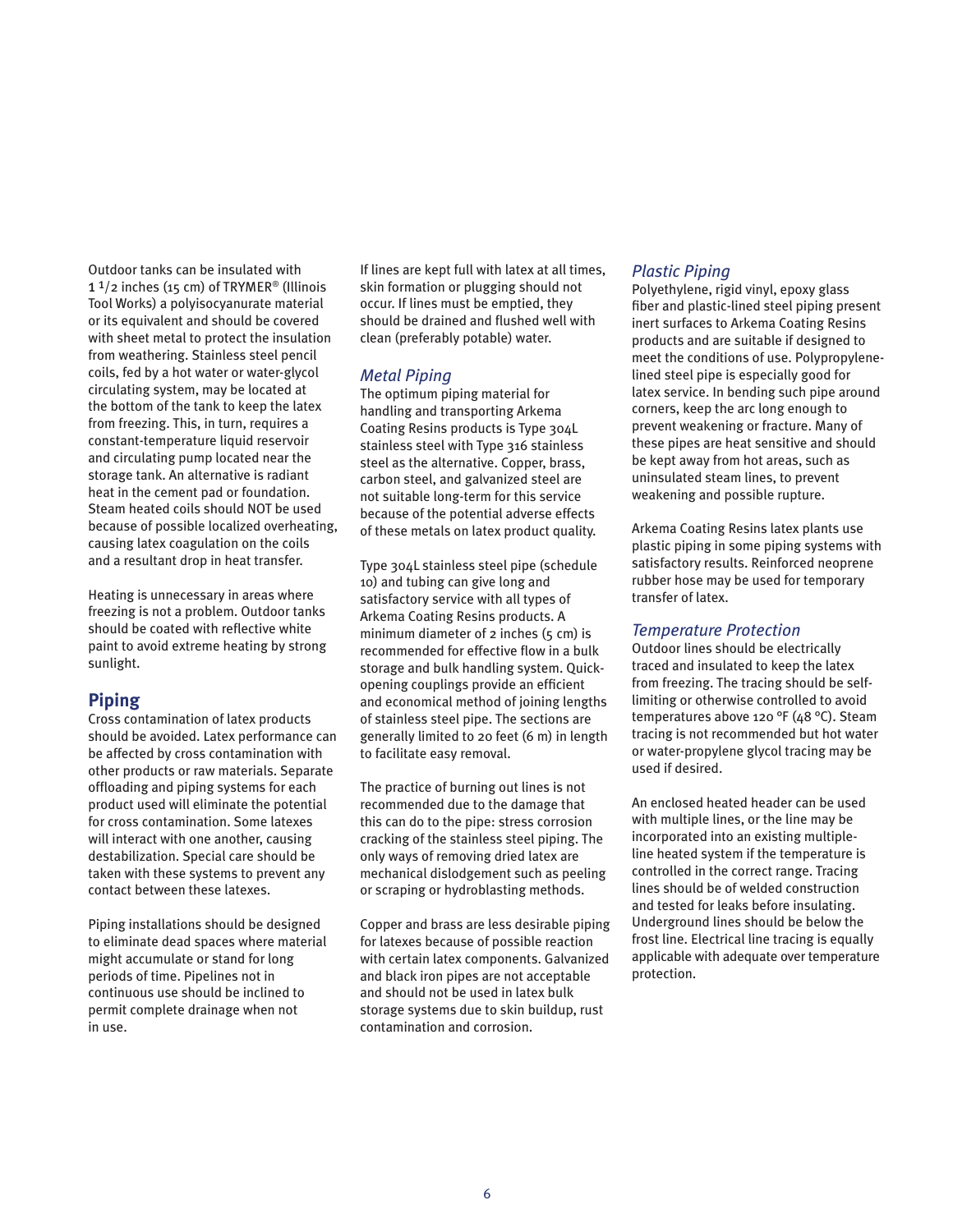#### **Valves**

Stainless steel ball valves are the optimum choice for latex service and are typically used in Arkema Coating Resins latex manufacturing facilities. Valves which operate with a wiping action at a close tolerance, or which have mechanical parts exposed to the latex, should be avoided because latex buildup may occur.

#### **Pumps**

Diaphragm pumps and stainless steel, open-impeller centrifugal pumps are satisfactory for use with Arkema Coating Resins products. For latexes that are shear sensitive, it is recommended that only diaphragm pumps be used.

Many companies use stainless steel gear and Moyno® (Moyno, Inc.) pumps without problems, but these types are not usually recommended for continual pumping of pure latex. They are satisfactory for the transfer of pigmented formulations containing latex.

Piston pumps having large areas of close tolerance are generally unsatisfactory because of the possibility of polymer buildup.

#### *Centrifugal Pump Seals*

Many latexes wet various surfaces and seep through most packings in a very short time. Skins may form around the pump shaft, slowing down the operation of centrifugal pumps and even scoring the shaft. The best solution to this problem is the use of a double mechanical seal with a lubricant on the seal side. The lubricant needs to be compatible with the latex. An FDA-compliant synthetic oil is typically used.

#### Figure 3 - Typical Air Diaphragm Pump in Latex Service (versus Centrifugal Pump)



The seal needs to be installed as recommended by the manufacturer. The installation will typically include a pressurized seal oil pot with provisions to ensure thermosiphon recirculation of the oil through the seal chamber.

An installation of this kind has proven to be effective in eliminating leakage from a latex transfer pump. Good manufacturing practices will need to be applied to ensure that this seal system maintains its effectiveness long-term.

If a certain amount of water leakage into latex can be tolerated and the double mechanical seal is too complex for your operation, then the alternative of a water seal and packing gland is recommended. Clean water is fed into the lantern ring around the shaft through the lubricating hole. The three rings of regular packing on either side are left loose enough so half the water flows into the pump and

the other half flows to the outside. The amount of water is regulated by a pressure-reducing valve and an orifice in the line. Water is turned on and off by a solenoid valve operated by one phase of the motor power circuit.

The pressure regulator and orifice size are adjusted to deliver 100 cm<sup>3</sup> per minute when pumping through a 3-inch (7.5-cm) line at a rate of approximately 100 gallons (400 L) of latex per minute. Smaller amounts of water are required if smaller latex lines and slower pumping rates are involved.

Do not use an excess amount of water or it will dilute the latex being pumped. The packing should be adjusted so there is some leakage both into and out of the pump. This will act as a lubricant and prevent latex from getting into the packing.

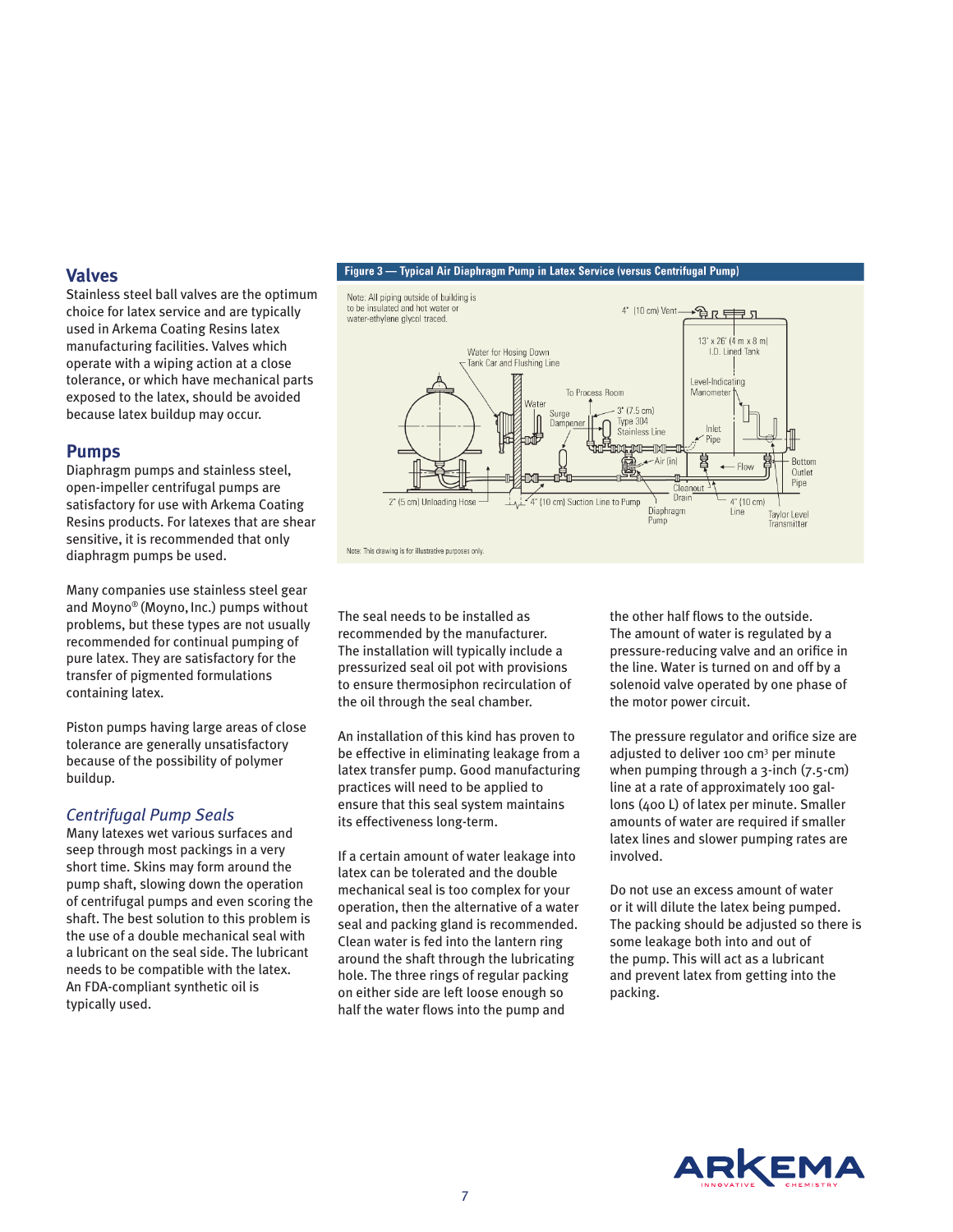#### **Level Indicators**

The latex level in a bulk storage tank can be determined with a pneumatic-type level indicator. As shown in the general layout diagram, Figure 1, page 4, the level indicator is connected so that latex head pressure on the stainless steel diaphragm is converted to level reading on a manometer or pressure gauge.

Redundant high level indicators are recommended on the storage tank to prevent overfilling.

#### **Filters**

All Arkema Coating Resins products are filtered during processing. They are also filtered just prior to drumming and tank car or tank truck loading; however, many Arkema Coating Resins products are excellent film formers and may develop skins or particles during shipping and storage. These can be removed by filtering the latex as it is sent to the point of use in the production plant. See Figure 1 on page 4 and Figure 4 below.

#### *Filter Design*

Because a small number of particles can cover a fairly large screen area, the filter pot should be large. It should also be designed for easy cleaning. A filter pot arrangement that gives good service is shown in Figure 4. The latex flows into the end of the tank and through a nylon sock. The sock is supported over a number 4-mesh screen cartridge, which is removable for cleaning.

#### **Meters**

Positive displacement flow meters in 1-inch (2.5-cm) and 2-inch (5-cm) sizes are used successfully with most Arkema Coating Resins products. With reasonable care, these meters provide an accurate method of latex volume measurement. If meters require cleaning, warm water may be tried;

however, solubility of dried latex depends on the latex composition.

Excellent performance has been given by magnetic flow meters. These flow meters appear to be superior to positive displacement meters for film-forming materials.

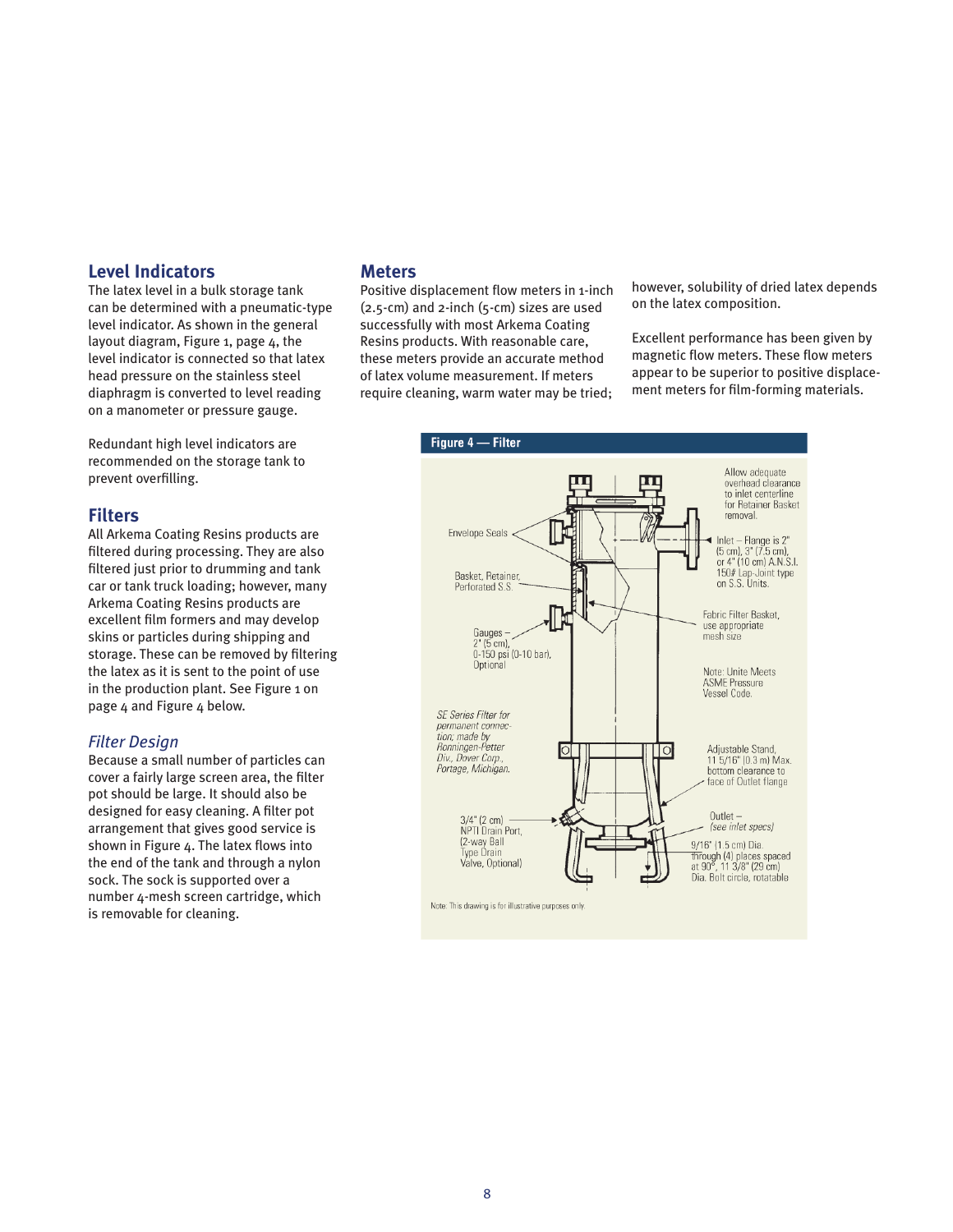## Latex Storage

Most Arkema Coating Resins products are storage stable with a shelf life of at least six months, depending on chemistry. Consequently, only routine attention is necessary for storage. During periods of extended storage, certain latexes may show tendencies to stratify (layer) or pH drift. Such tendencies are accelerated by storage at elevated temperatures.

Stratification does not impact latex quality. Periodic recirculation of the latex in the storage tank usually prevents such separation.

Occasionally, with long-term storage, a downward drift in pH might be observed and could indicate a product performance change. Contact your Arkema Coating Resins sales representative for assistance.

#### **Maintenance of Bulk Storage Systems**

In most cases, a well-designed bulk storage system can be operated troublefree with a minimum of maintenance. Arkema Coating Resins products contain a biostat to prevent microbial growth when the product is shipped. Latexes are, however, an ideal nutrient medium for microbes, which can grow if conditions are suitable. The risk of microbial problems can be minimized by avoiding contamination and by cleaning the latex containment system regularly.

#### *Avoidance of Contamination*

Aqueous raw materials can often support microbial growth; therefore, care should be taken to avoid contamination of latexes with such materials.

Water supply systems are another potential source of microbial contamination, especially where process water is recycled;

they should, therefore, be regularly monitored and treated as necessary.

To limit contamination by airborne microbes, tank hatches and covers should generally be kept closed. Care should also be taken to avoid introducing air with the latex as it is pumped into storage tanks.

To obtain further information on avoiding contamination, please contact the Arkema Coating Resins Response Line using the telephone number listed on the back cover.

#### *Cleaning Procedure*

A bulk storage system should be cleaned on a regular basis. Generally, a six-month to one year cleaning schedule is sufficient. After being emptied, a storage tank should be thoroughly ventilated before personnel are allowed to enter it. Personnel should be provided with appropriate safety equipment and information before entering a tank (pursuant to applicable regulatory codes).

A bulk storage tank may be cleaned by hosing down the interior with potable water and removing loose skins by hand. Hot water or hydroblasting may also be used to clean large surfaces or remove tightly adhered skins. Scraping or use of excessive high pressure for hydroblasting should be avoided in resin-lined tanks because of the possibility of damaging the lining. If the tank will not be returned to service immediately, care should be taken to drain all wash water from it.

Lines should be drained and flushed with water. Latex films can be removed from pipe work by using detergents or water surges. It may be beneficial to use combinations of these methods. After flushing, lines should be completely drained.

#### *Sanitation Procedure*

The above procedures are generally sufficient to keep a bulk storage system in good operating condition. If sanitation becomes necessary, the tank should first be cleaned (as described previously) before applying one of the following treatments:

a) Fill the whole system (tanks, lines and pumps) with water and add chlorine bleach to the tank. Circulate the contents through the system for 4 to 8 hours. Drain the system and put back into service.

An alternative to (a) above is to atomize a diluted hypochlorite solution into the empty vessel with a standard paint sprayer and leave it closed for a minimum of 4 hours. Provide electrical grounding for the sprayer. Rinse tanks with water before filling with latexes.

WARNING: AVOID BREATHING THE VAPORS AND AVOID SKIN OR EYE CONTACT. WEAR A SELF CONTAINED, POSITIVE PRESSURE BREATHING APPARATUS. GOGGLES AND OVERALLS MUST BE WORN.

b) Stainless steel storage tanks may be sanitized by steaming them for 12 to 24 hours. (The outside wall of the tank needs to reach 180 °F [~80 °C].)

If the sanitized system is not to be returned to service immediately, care should be taken to completely drain and dry the system.

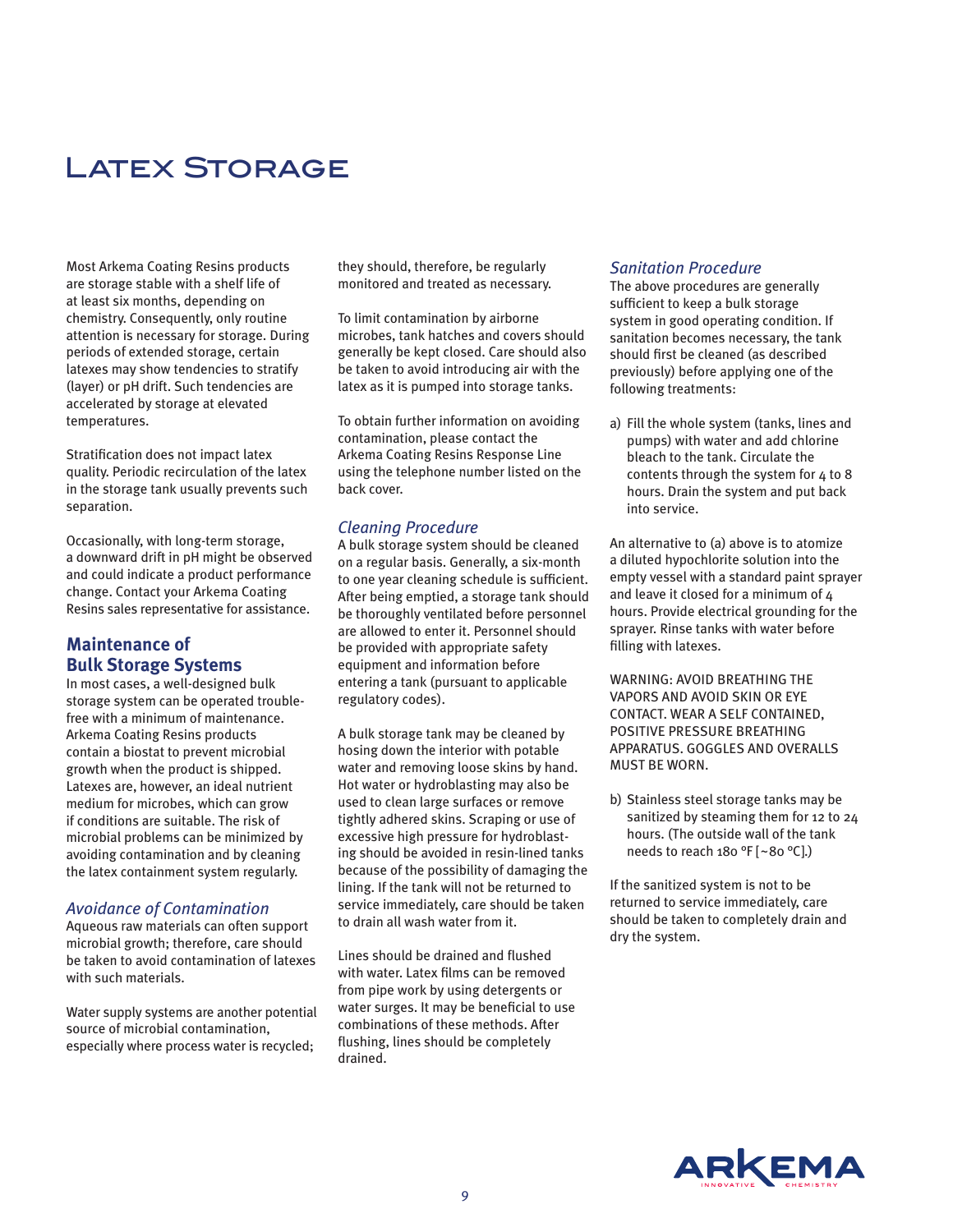## LATEX SHIPMENTS

#### **Shipment Modes**

Arkema Coating Resins products are typically available in bulk shipment sizes including 20,000-gallon (76,000-liter) rail cars; 5,000- to 6,500-gallon (19,000 to 25,000-liter) tank trucks; 250-gallon (950-liter) totes; and 52- or 55-gallon (~200-liter) drums. Drums are composed of plastic. Other bulk sizes may be available under special circumstances. Representative samples from each shipment are tested to help assure the high quality of Arkema Coating Resins products.

#### **Skin Formation**

Skins are most likely to form during hot summer months. The amount of such material is small. Skins can be filtered out if necessary and in no way impair the quality of the latex if removed.

#### **Cold-Weather Handling**

Cold-weather bulk shipments of Arkema Coating Resins products are made in insulated tank cars or tank trucks. The latex is loaded at a temperature of 60 to 70 °F (15-21 °C). During normal coldweather shipping, the latex will show an overall drop in temperature of only 10 to 20 °F (5-11 °C).

Package shipments are more susceptible to freezing conditions than bulk shipments. Shipping dates of packaged goods during cold weather months will be limited to allow for delivery by Friday of the same week.

As seen in Figure 5, page 11, tank cars usually have a drain leg with both an internal and external valve arrangement to prevent loss of latex should the internal valve fail.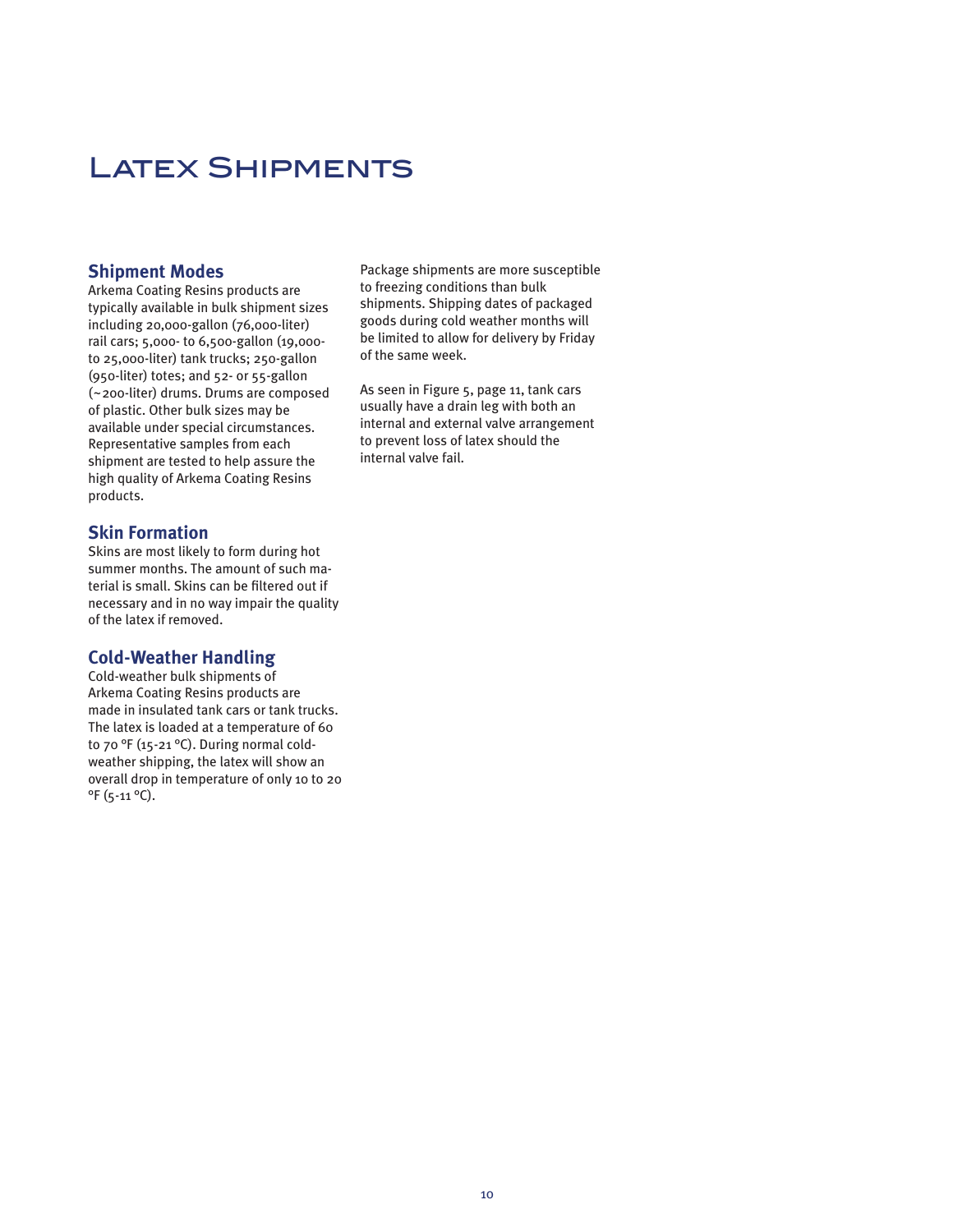## Unloading Procedures

#### **Tank Cars**

These steps briefly describe recommended practices followed in unloading Arkema Coating Resins products from tank cars. (See Figure 5, right.) Should customers be unfamiliar with such practices, they should contact their Arkema Coating Resins sales representative for additional information.

#### *A. Bottom Unloading*

- 1. Remove valve stem cover over the stuffing box and tighten internal valve (it sometimes loosens in travel). During lockups, the internal valve must be tightly closed to avoid latex loss should the drain leg have been damaged in transit. Use notched portion of cover as valve wheel. If use of wrench is necessary to turn valve, place wrench on cover and not on valve stem.
- 2. Check bottom valve and be sure it is closed, then remove 2-inch (5-cm) pipe plug.
- 3. Turn valve to open position.
- 4. Open dome cover to prevent pulling a vacuum on the car.
- 5. Open internal valve slowly at first and check for leaks at the connections. Car should unload through a 2-inch (5-cm) line in about three hours, depending on size of pump.
- 6. CAUTION: If the dip pipe plug is inadvertently removed before the car is vented, a pressure differential caused by temperature changes may force some latex out the dip pipe opening.

#### *B.Bottom Unloading with*

*Air Pressure* (Same procedure as in "A," Steps 1-3, except)

- 1. Do not open dome cover. Check hold down bolts. Tighten, if loose.
- 2. Remove 1-inch (2.5-cm) air inlet plug and make air connection. Connection should consist of pressure gauge, safety pop valve, air shutoff valve and air vent valve. IMPORTANT—DO NOT UNLOAD AT MORE THAN 20 PSI AIR PRESSURE. WORKING PRESSURE OF 15 PSI IS ADEQUATE.



- 3. Build up air pressure to 15 pounds (1 bar) and open internal valve. Hold pressure at 15 pounds (1 bar). Car should unload within three hours through a 2-inch (5-cm) line, depending on distance and lift.
- 4. Watch receiving tank to determine when car is empty. A surge of air through lines could cause the latex storage tank to foam over. Shut off air and relieve pressure before uncoupling.
- *C. Top Unloading with Air Pressure* (Same as Procedure "B," Steps 1 to 4, except)
- 1. Do not open bottom valves until car is empty and ready for rinse and drain.
- 2. Top outlet pipe has 2-inch (5-cm) plug and ball valve. NOTE: As in "B, 4" watch the receiving tank for foamover.
- 3. On rare occasions, the tank car may arrive with a frozen drain leg. Should this occur, check the internal valve to make certain it is closed. Proceed as in Step 4 of Procedure A, "Bottom Unloading," to open the outlet valve. Thaw the drain leg with hot water or steam. After thawing, close the outlet valve and proceed as described under Procedure A, "Bottom Unloading," Steps 3 to 6
- 4. If unloading is interrupted for some reason during freezing weather, the drain leg should either be protected from freezing or drained after closing the internal valve.

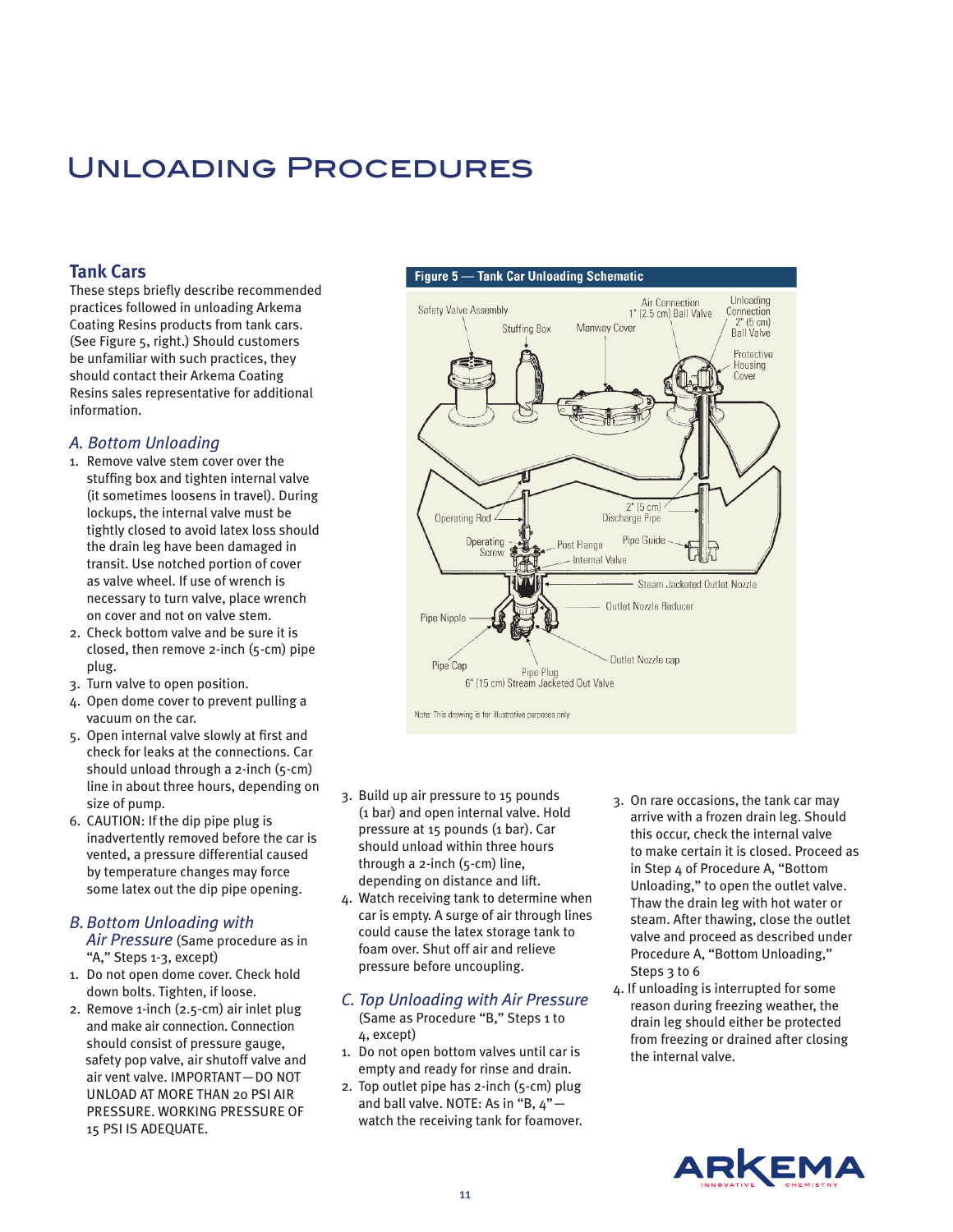5. Steam tracing of unloading lines is not recommended because coagulation of the latex can occur.

#### *D.Wash-Up of Tank Car and Unloading Lines*

- 1. Immediately after unloading, wash out the tank car, the hose and all other unloading equipment to prevent formation of skins. If clean and reasonably mineral-free water is used, and if a slight reduction in latex solids can be tolerated, a small quantity of the initial wash water can be pumped into the latex storage tank. Your Arkema Coating Resins sales representative should be contacted prior to use of this recovery procedure because some latex processes will be impaired by dilution.
- 2. When weather is above freezing, leave about 20 gallons (75 liters) of water in the tank car for the return trip.
- 3. During freezing weather, drain the wash water from the tank car, the unloading lines, and other exposed equipment to prevent freeze-ups and consequent breaks. Close bottom internal valve and open bottom external valve for return trip.
- 4. Secure the manhole cover before releasing the empty car.

#### **Tank Trucks**

Tank trucks may vary in both equipment and design. The tanks are usually constructed of stainless steel, have a capacity of 5,000 to 6,500 gallons (19,000 to 25,000 liters) and may or may not be compartmented. Outlets or drain legs are usually 3 inches (7.5 cm) in diameter and have quick-connect fittings. Most tank trucks carry adapters to fit any size line, but specific adapters may be requested to accompany each latex shipment.

Latex purchase orders should specify all specific delivering equipment requirements such as air or pump capability, hose size and length and fittings needed.

#### **Handling and Storage of Packaged Goods**

#### *Handling*

Arkema Coating Resins products shipped in packaged goods (i.e., drums, totes) provide excellent protection and storage performance if certain minimum handling and storage standards are followed.

In some cases, latex stored in packaged containers for an extended period of time may have a tendency to stratify. Stratification may or may not impact quality – it depends whether the sediment can be re-dispersed by gently stirring the contents before use.

When moving drums, care should be taken to avoid back strain. Steel toe shoes and leather gloves, in addition to all other appropriate personal protection, are recommended for the job. Do not roll drums on their sides. Use a hand truck or a fork truck. Fork trucks with a top chime grabbing device may be used; however, side-clamping devices should never be used. Do not drop drums from any height, strike them on the side or damage them in any other way.

#### *Storage*

Drums and totes should be stored in an upright position. Tilt only to dispense product. Drums and totes may be stacked in straight columns on level floors. We recommend a maximum height of two drums or two totes. Drums and totes should not be stored in direct contact with the ground. Storage on concrete floors or wood pallets is preferred. Drums and totes should be protected from direct sunlight, rain, wet floors and steam. Avoid extreme temperatures. Protect from freezing environments. The desired storage temperature range for drums and totes is  $40-90^{\circ}F(4-32^{\circ}C)$ . Drums and totes should be stored away from high traffic areas of warehouses and otherwise protected to minimize the risk of damage to the container and subsequent leakage of its contents.

#### *Packaging-Off Bulk Shipments*

Arkema Coating Resins does not recommend packaging-off bulk shipments. Therefore the Customer assumes all risk. Material packaged off by Customer or any other third party may not be returned unless it is determined that the material was either out of specification or microbially contaminated when originally shipped by Arkema Coating Resins.

#### *Consumption of Packaged Goods*

The preferred arrangement for consuming drums and totes is a dip pipe equipped with a quick-close valve and a flexible suction hose connected to a centrifugal or diaphragm pump, preferably stainless steel. In order to avoid contamination, ensure that all hoses and handling

equipment used to consume the container are clean, dry and odor-free. The quickclosing valve is used to keep the system primed and to keep air out of the line. As the latex level nears the bottom of the container, the valve is closed and the suction hose is transferred to another latex container where the valve is again opened. This keeps the pump primed and little or no air enters the system.

The discharge side of the pump may be connected to another flexible hose or to any other type of suitable piping. This, in turn, may empty through a suitable filtering system into the receiving container.

PRESSURIZATION OF CONTAINERS TO UNLOAD LATEX IS NOT SAFE AND SHOULD NOT BE USED.

#### *Microbial Contamination of Packaged Goods*

The introduction of dip pipes and other unloading equipment to packaged goods can be a source of microbial contamination. It is important to follow good sanitization procedures when introducing this equipment to packaged goods that will be used for an extended time after opening.

#### *Disposal of Empty Drums and Totes*

Disposal of empty drums and totes must be in compliance with federal, state, provincial and/or local laws. Check with the appropriate agencies for your location. As a service to its customers, Arkema Coating Resins can provide lists of companies that may recondition or recycle used drums. For more information please contact the Arkema Coating Resins Response Line using the telephone number listed on the back cover.

Safety Data Sheets (SDS) on all Arkema Coating Resins Latex products are available to help customers satisfy their own handling standards and those that may be required by OSHA and other regulatory agencies. For more information contact Arkema Coating Resins using the telephone number listed on the back cover.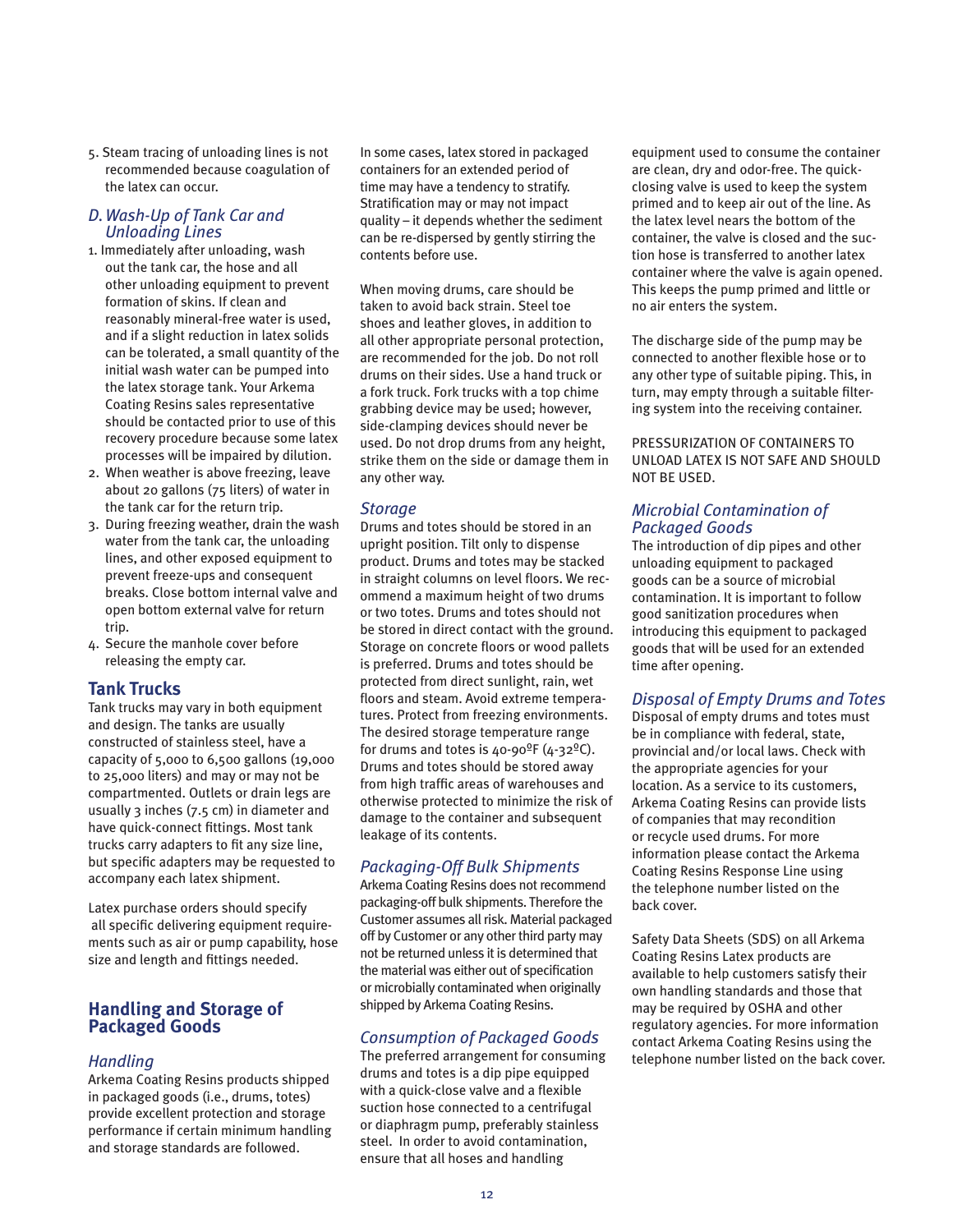## Environmental, Health and Safety Consideration

#### **Health Hazards**

In general, Arkema Coating Resins products, in the form supplied, are not anticipated to produce significant adverse human health effects upon acute exposure. While exposure to most latex products is a relatively low hazard to personnel, the best practice is to avoid human contact and to have workers wear the appropriate personal protective equipment per the product SDS. In case of eye or skin contact, thoroughly flush the affected area with plenty of water. Remove and wash contaminated clothing and boots before reuse.

The following health hazard information is representative for most Arkema Coating Resins products; however, for a particular latex of interest, please refer to the appropriate sections of the SDS, which will provide more specific information for that particular product.

#### *Ingestion*

Generally Arkema Coating Resins products have low single-dose toxicity.

#### *Eye Contact*

Most Arkema Coating Resins products may cause minor to slight irritation of eyes. Should eye exposure occur, flush with plenty of low pressure water.

#### *Skin Contact*

The majority of Arkema Coating Resins products should cause no irritation from short exposure, but prolonged exposure (especially if confined within clothing or boots) can result in mild irritation, depending on the severity and duration of exposure. Generally, Arkema Coating Resins products have low single dose toxicity. In case of gross skin contact, wash skin with plenty of water. Remove contaminated clothing and wash before reuse. Dried product may stick to the skin causing irritation upon removal.

#### *Inhalation*

In general, Arkema Coating Resins products should pose no significant health problems when used with adequate ventilation. It is good industrial hygiene practice to avoid unnecessary exposure, such as avoiding inhalation of vapor from the vapor space of a storage container. Should mists be generated, care should be taken to avoid their inhalation. Refer to the product SDS for additional information.

#### **Spills**

Avoid unnecessary exposure and contact. Workers engaged in spill cleanup or disposal of spills should be protected from exposure. Contain all spills with inert material (i.e., dirt or sand) to prevent latex from entering municipal sewers or surface waters. Recover and recycle spilled latex if possible; otherwise collect with absorbent material and transfer to appropriate labeled containers for disposal. Contact your Arkema Coating Resins representative to discuss the ecological and product safety considerations that may surround the mixing, use and waste disposal of Arkema Coating Resins products.

#### **Combustibility**

As latexes (aqueous dispersions of polymer particles), these products are not flammable. Dried resin and films will burn, however, under the right conditions of heat and oxygen supply. In open burning of dried resin or films, dense black smoke may be emitted. See the product SDS for substances that may be emitted by polymer decomposition during combustion.

Water fog is the preferred method for extinguishing a fire of dried resin or film. Fire fighters and others who may be exposed to products of combustion should wear full fire fighting turn out gear (full Bunker Gear) and self-contained breathing apparatus (pressure demand/ NIOSH-approved or equivalent).

#### **Disposal of Waste Latex Products**

In their "as sold" state, most used or discarded liquid latexes will not be hazardous materials as defined by the Resource Conservation and Recovery Act (RCRA). Please refer to the appropriate section of the SDS for specific details, and dispose of in accordance with federal, state and local waste disposal regulations. For unformulated and uncontaminated latex, the preferred disposal method is incineration. The same disposal options are preferred for formulated or contaminated material, although additional evaluation is required (see, for example, 40CFR, Part 261, "Identification and Listing of Hazardous Waste"). DO NOT DUMP WASTE LATEX PRODUCTS INTO ANY SEWERS, ON THE GROUND OR INTO ANY BODY OF WATER.

Disposal practices must be in compliance with all regulatory requirements. Waste characterizations and compliance with applicable laws are the sole responsibility of the waste generator. If other components are added to the liquid latex under the conditions in which it is used, the resulting mixture may, depending on what components are added, become subject to local regulatory requirements. Since Arkema Coating Resins has no knowledge of the components that may be added to its customers' liquid latex during or after use, Arkema Coating Resins is not in a position to recommend a disposal method.

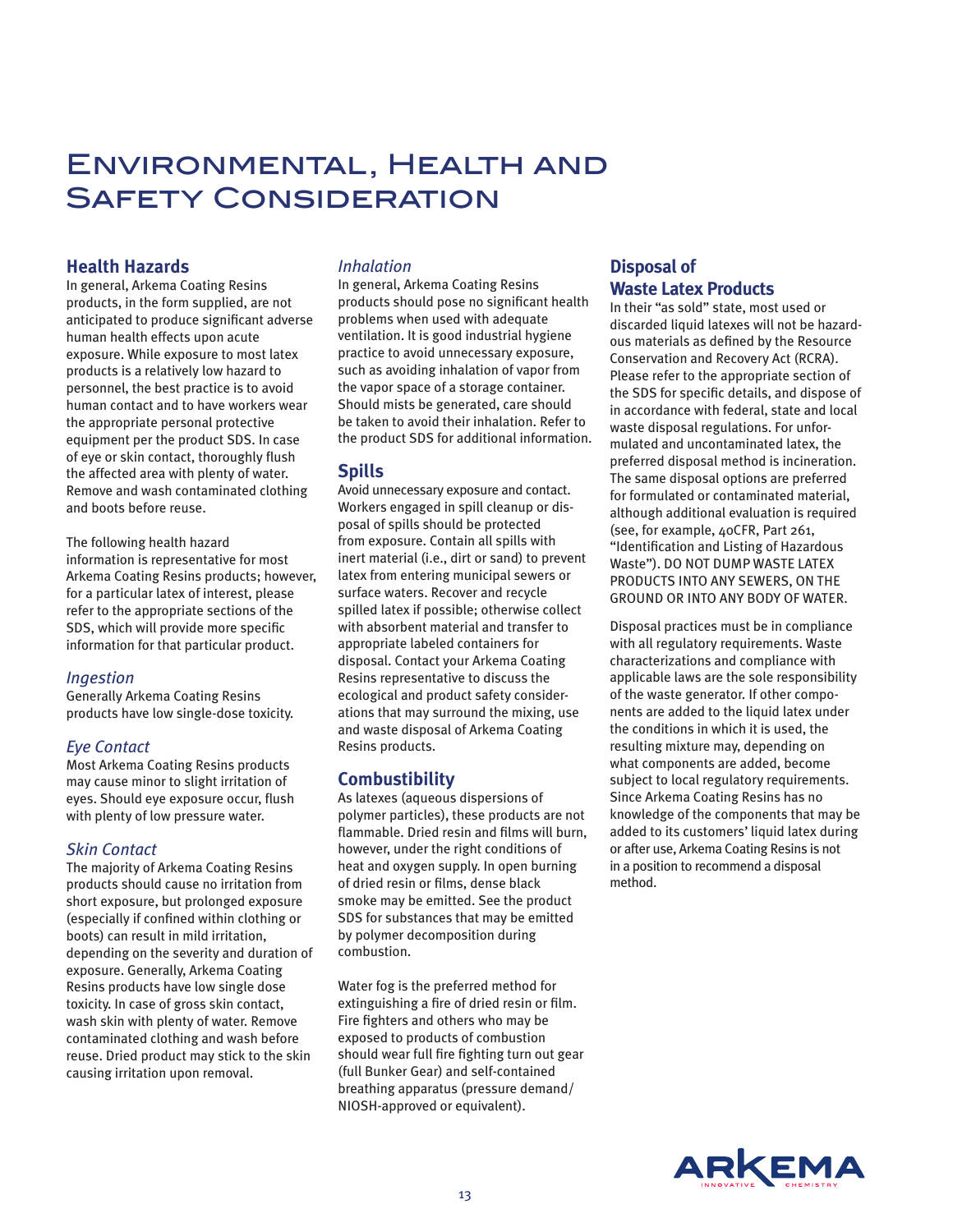## Product Stewardship

Arkema Coating Resins has a fundamental concern for all who make, distribute and use its products and for the environment in which we live. This concern is the basis for our Product Stewardship philosophy by which we assess the safety, health and environmental information on our products and then take appropriate steps to protect employee and public health and the environment.

Arkema Coating Resins encourages its customers to review their applications of our products from the standpoint of human health and environmental quality. No latex product should be used as or in a food, drug, medical device, or cosmetic, or in a product or process in which it may contact a food, drug, medical device or cosmetic until the Customer has determined the suitability and legality

of the use. To help ensure that Arkema Coating Resins products are not used in ways for which they are not intended or tested, Arkema Coating Resins personnel will assist customers in dealing with ecological and product safety considerations. Your Arkema Coating Resins sales representative can arrange the proper contacts.

Arkema Coating Resins is continually updating its product safety and handling information. If a significant period of time has passed since the publication date listed on the back cover, please contact Arkema Coating Resins for updated information or revisions to this bulletin.

For more information please contact the Arkema Coating Resins Response Line using the telephone number listed on the back cover.